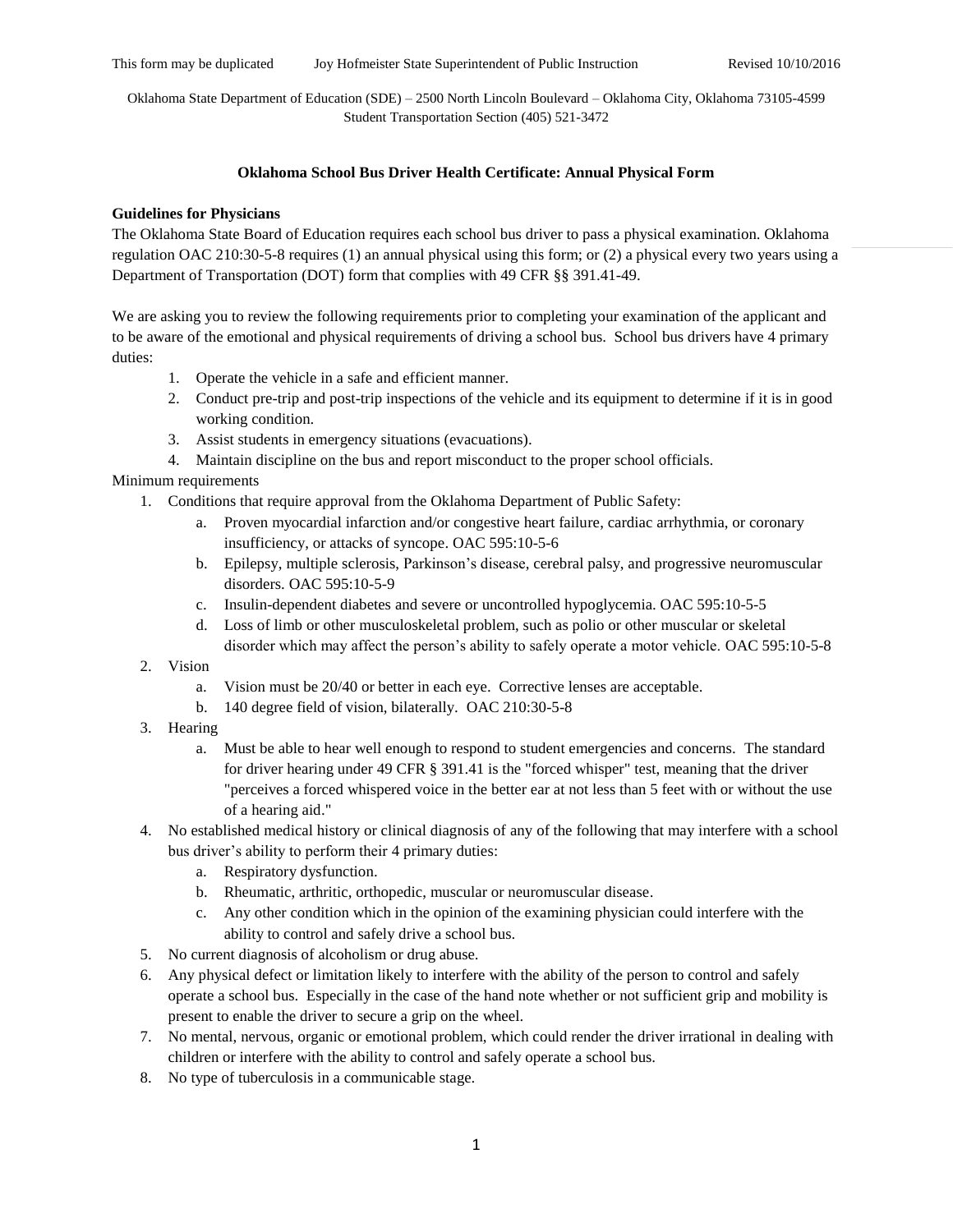| This form may be duplicated                                                                                                                                       |  | Joy Hofmeister State Superintendent of Public Instruction                                                                                                                                                                 | Revised 10/10/2016 |  |  |
|-------------------------------------------------------------------------------------------------------------------------------------------------------------------|--|---------------------------------------------------------------------------------------------------------------------------------------------------------------------------------------------------------------------------|--------------------|--|--|
| Oklahoma State Department of Education (SDE) - 2500 North Lincoln Boulevard - Oklahoma City, Oklahoma 73105-4599<br>Student Transportation Section (405) 521-3472 |  |                                                                                                                                                                                                                           |                    |  |  |
|                                                                                                                                                                   |  |                                                                                                                                                                                                                           |                    |  |  |
|                                                                                                                                                                   |  |                                                                                                                                                                                                                           |                    |  |  |
|                                                                                                                                                                   |  |                                                                                                                                                                                                                           |                    |  |  |
|                                                                                                                                                                   |  |                                                                                                                                                                                                                           |                    |  |  |
|                                                                                                                                                                   |  | County Name                                                                                                                                                                                                               |                    |  |  |
|                                                                                                                                                                   |  |                                                                                                                                                                                                                           |                    |  |  |
|                                                                                                                                                                   |  |                                                                                                                                                                                                                           |                    |  |  |
|                                                                                                                                                                   |  |                                                                                                                                                                                                                           |                    |  |  |
| Date of Birth                                                                                                                                                     |  |                                                                                                                                                                                                                           |                    |  |  |
| professional opinion:                                                                                                                                             |  | List any conditions, treatment, or medication plan which the applicant must follow to maintain the validity of my                                                                                                         |                    |  |  |
|                                                                                                                                                                   |  |                                                                                                                                                                                                                           |                    |  |  |
|                                                                                                                                                                   |  |                                                                                                                                                                                                                           |                    |  |  |
|                                                                                                                                                                   |  |                                                                                                                                                                                                                           |                    |  |  |
|                                                                                                                                                                   |  |                                                                                                                                                                                                                           |                    |  |  |
|                                                                                                                                                                   |  |                                                                                                                                                                                                                           |                    |  |  |
|                                                                                                                                                                   |  |                                                                                                                                                                                                                           |                    |  |  |
|                                                                                                                                                                   |  |                                                                                                                                                                                                                           |                    |  |  |
|                                                                                                                                                                   |  | $City$ Phone $(\_\_)$                                                                                                                                                                                                     |                    |  |  |
|                                                                                                                                                                   |  | Based on the history provided by the applicant and the medical examination on this date, the above applicant (check<br>the proper box) physically and emotionally competent to drive a school bus and transport students. |                    |  |  |
| Is                                                                                                                                                                |  |                                                                                                                                                                                                                           |                    |  |  |
| Is not                                                                                                                                                            |  |                                                                                                                                                                                                                           |                    |  |  |
|                                                                                                                                                                   |  |                                                                                                                                                                                                                           |                    |  |  |
|                                                                                                                                                                   |  |                                                                                                                                                                                                                           |                    |  |  |
|                                                                                                                                                                   |  |                                                                                                                                                                                                                           |                    |  |  |
|                                                                                                                                                                   |  |                                                                                                                                                                                                                           |                    |  |  |

Applicant: Submit this page with Physician's Signature to your school district. You may keep a copy of the health certification (pp.3-4) for your records.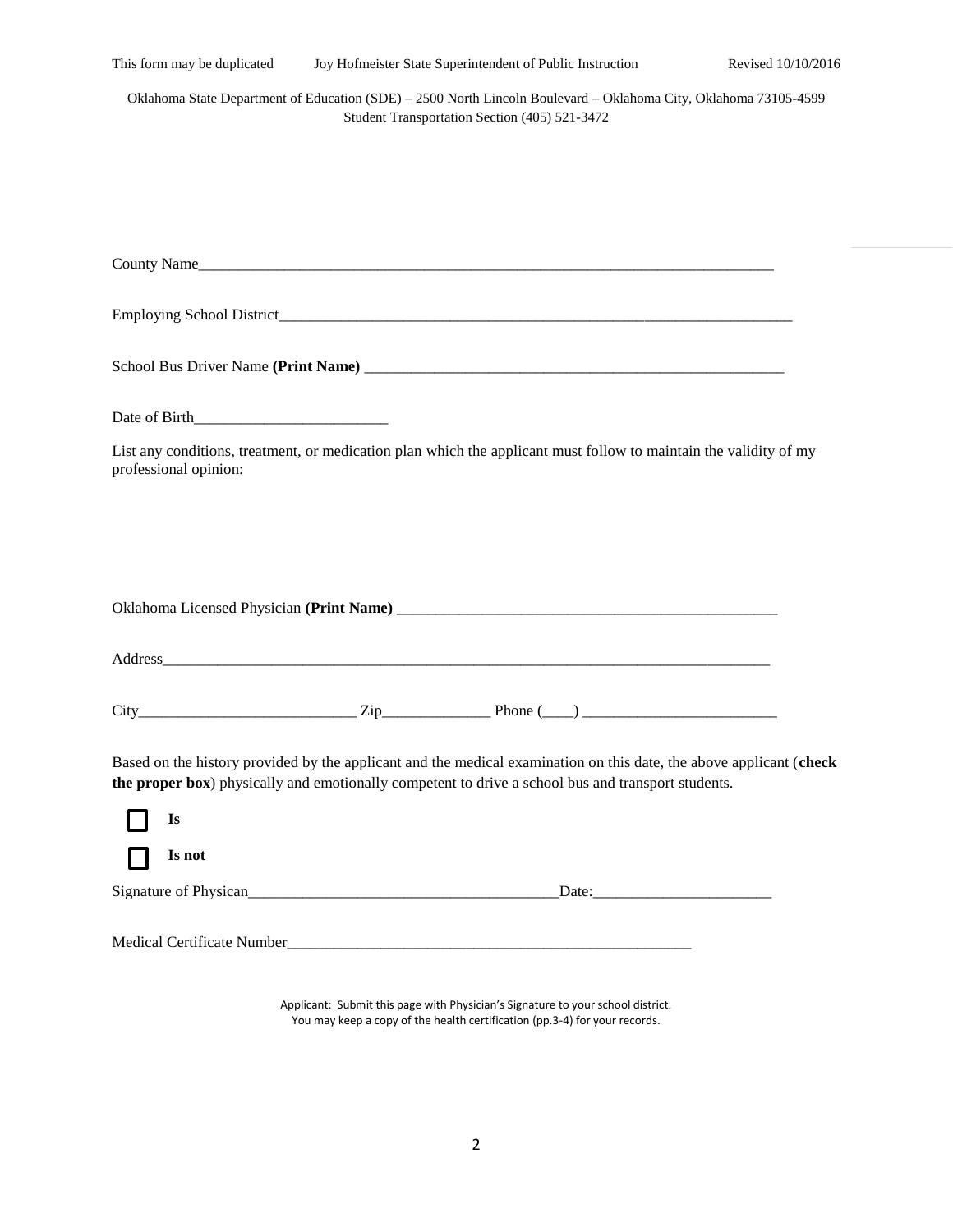## Oklahoma State Department of Education (SDE) – 2500 North Lincoln Boulevard – Oklahoma City, Oklahoma 73105-4599 Student Transportation Section (405) 521-3472

Drivers complete this section. Circle the appropriate response for each item.

| 1. Any Illness or injury or surgery in the last 5 years                    | 1. Yes  | No             |
|----------------------------------------------------------------------------|---------|----------------|
| 2. Head/Brain injuries, disorders or illnesses                             | 2. Yes  | No             |
| 3. Seizures, epilepsy                                                      | 3. Yes  | No             |
|                                                                            |         |                |
| 4. Eye disorders or impaired vision (except for corrective Lenses)         | 4. Yes  | No             |
| 5. Ear disorders, loss of hearing or balance                               | 5. Yes  | N <sub>o</sub> |
| 6. Heart disease or heart attack; other cardiovascular condition           | 6. Yes  | N <sub>o</sub> |
|                                                                            |         |                |
| 7. Heart surgery (valve replacement/bypass, angioplasty, pacemaker)        | 7. Yes  | N <sub>o</sub> |
| 8. High blood pressure                                                     | 8. Yes  | No             |
|                                                                            |         |                |
| 9. Muscular disease                                                        | 9. Yes  | N <sub>0</sub> |
| 10. Shortness of breath                                                    | 10. Yes | N <sub>0</sub> |
| 11. Lung disease, emphysema, asthma, chronic bronchitis                    | 11. Yes | N <sub>0</sub> |
| 12. Kidney disease, dialysis                                               | 12. Yes | N <sub>0</sub> |
| 13. Liver disease                                                          | 13. Yes | N <sub>0</sub> |
| 14. Digestive problems                                                     | 14. Yes | N <sub>0</sub> |
| 15. Diabetes or elevated blood sugar                                       | 15. Yes | N <sub>0</sub> |
| Controlled by:                                                             |         |                |
| Diet                                                                       |         |                |
| Pills                                                                      |         |                |
| Insulin (Type)                                                             |         |                |
| 16. Nervous or psychiatric disorders, e.g., severe depression              | 16. Yes | N <sub>0</sub> |
|                                                                            |         |                |
| 17. Loss of, or altered consciousness                                      | 17. Yes | N <sub>0</sub> |
| 18. Fainting or dizziness                                                  | 18. Yes | No             |
| 19. Sleep disorders, pauses in breathing while asleep, daytime sleepiness, |         |                |
| and loud snoring                                                           | 19. Yes | No             |
| 20. Stroke or paralysis                                                    | 20. Yes | No             |
| 21. Missing or impaired hand, arm, foot, leg, finger, toe                  | 21. Yes | No             |
| 22. Spinal injury or disease                                               | 22. Yes | N <sub>o</sub> |
| 23. Regular, frequent alcohol use                                          | 23. Yes | No             |
| 24. Narcotic or habit forming drug use                                     | 24. Yes | No             |

For any yes answer, indicate onset date, diagnosis, treating physician's name and address, and any current limitation. List all medications (including over-the-counter medications) used regularly or recently.  $\_$  ,  $\_$  ,  $\_$  ,  $\_$  ,  $\_$  ,  $\_$  ,  $\_$  ,  $\_$  ,  $\_$  ,  $\_$  ,  $\_$  ,  $\_$  ,  $\_$  ,  $\_$  ,  $\_$  ,  $\_$  ,  $\_$  ,  $\_$  ,  $\_$  ,  $\_$  ,  $\_$  ,  $\_$  ,  $\_$  ,  $\_$  ,  $\_$  ,  $\_$  ,  $\_$  ,  $\_$  ,  $\_$  ,  $\_$  ,  $\_$  ,  $\_$  ,  $\_$  ,  $\_$  ,  $\_$  ,  $\_$  ,  $\_$  ,

\_\_\_\_\_\_\_\_\_\_\_\_\_\_\_\_\_\_\_\_\_\_\_\_\_\_\_\_\_\_\_\_\_\_\_\_\_\_\_\_\_\_\_\_\_\_\_\_\_\_\_\_\_\_\_\_\_\_\_\_\_\_\_\_\_\_\_\_\_\_\_\_\_\_\_\_\_\_\_\_\_\_\_\_\_\_\_\_\_\_\_\_\_ \_\_\_\_\_\_\_\_\_\_\_\_\_\_\_\_\_\_\_\_\_\_\_\_\_\_\_\_\_\_\_\_\_\_\_\_\_\_\_\_\_\_\_\_\_\_\_\_\_\_\_\_\_\_\_\_\_\_\_\_\_\_\_\_\_\_\_\_\_\_\_\_\_\_\_\_\_\_\_\_\_\_\_\_\_\_\_\_\_\_\_\_\_

\_\_\_\_\_\_\_\_\_\_\_\_\_\_\_\_\_\_\_\_\_\_\_\_\_\_\_\_\_\_\_\_\_\_\_\_\_\_\_\_\_\_\_\_\_\_\_\_\_\_\_\_\_\_\_\_\_\_\_\_\_\_\_\_\_\_\_\_\_\_\_\_\_\_\_\_\_\_\_\_\_\_\_\_\_\_\_\_\_\_\_\_\_

Driver Signature\_\_\_\_\_\_\_\_\_\_\_\_\_\_\_\_\_\_\_\_\_\_\_\_\_\_\_\_\_\_\_\_\_\_\_\_\_\_\_\_\_\_Date\_\_\_\_\_\_\_\_\_\_\_\_\_\_\_\_\_\_\_\_\_\_\_\_\_\_\_